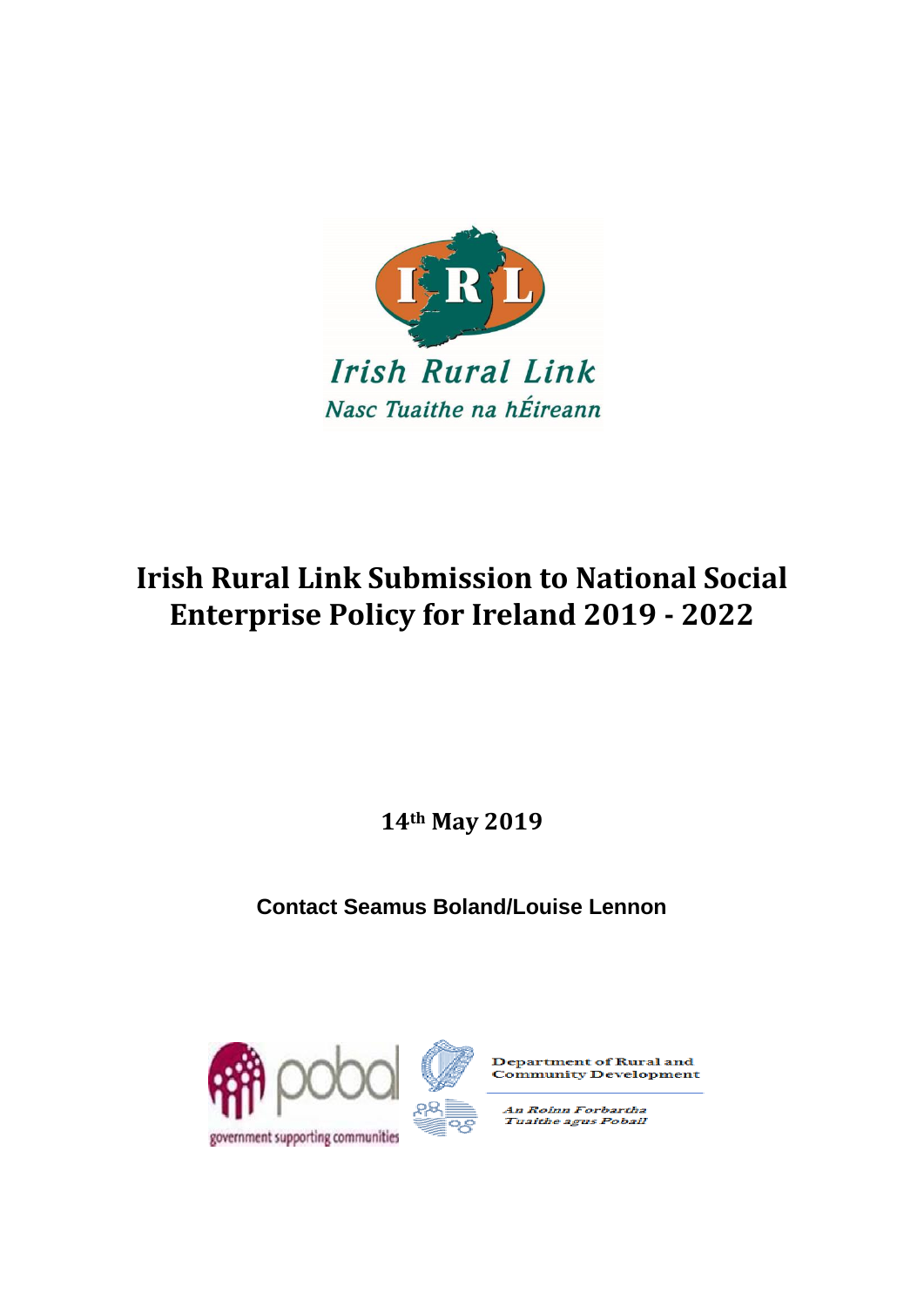## **Introduction**

Irish Rural Link represents the interests of locally based rural groups in disadvantaged and marginalised rural areas by highlighting problems, advocating appropriate policies, sharing experiences and examples of good practice. It has a membership of nearly 600 rural community groups dedicated to sustainable rural development and represents rural communities at a local, national and European level.

IRL welcome the opportunity to make a submission to the National Social Enterprise Policy for Ireland 2019 – 2022. As a member organisation, the majority of our members are involved in the Community and Voluntary sector, many of whom have become social enterprises to generate income as a result of reduced Government funding following the financial crisis and also to make use of the space they have when it is not being used outside its normal working hours. However, most of the income generated from this extra activity is making up a shortfall in Government funding and rarely generates enough income to break even, let alone make a profit to put back into the business.

Many of these organisations are providing essential services to people living in some of the most remote areas of the country, and will never make a profit. They are *'Deficit Demand Social Enterprises'*. Such organisations must be protected in this Policy and should not be forced to prove their ability to become profit making or become selfsufficient. A clear definition of such organisations must be outlined.

IRL are also concerned if organisations that do become innovative and begin making a profit to reinvest in the business that they will pull out of providing the goods or services in areas where there is a deficit demand.

#### **Definition of Social Enterprise**

The consultation document outlines the definition and the characteristics of what a Social Enterprise in an Irish context should be:

*'A Social Enterprise is an enterprise whose objectives is to achieve a social impact rather than making a profit for its owners or shareholders'*. (DRCD, 2019)<sup>1</sup>

While the definition also outlines its trading ambition and by reinvesting any surpluses into achieving its social objective, there must be a distinction made between those community and voluntary organisations with a deficit demand and will never generate any surplus income and where these sit within the overall Policy.

<sup>&</sup>lt;u>.</u> <sup>1</sup> Government of Ireland (2019) '*National Social Enterprise Policy for Ireland 2019-2022: Draft for Public Consultation'* pp6.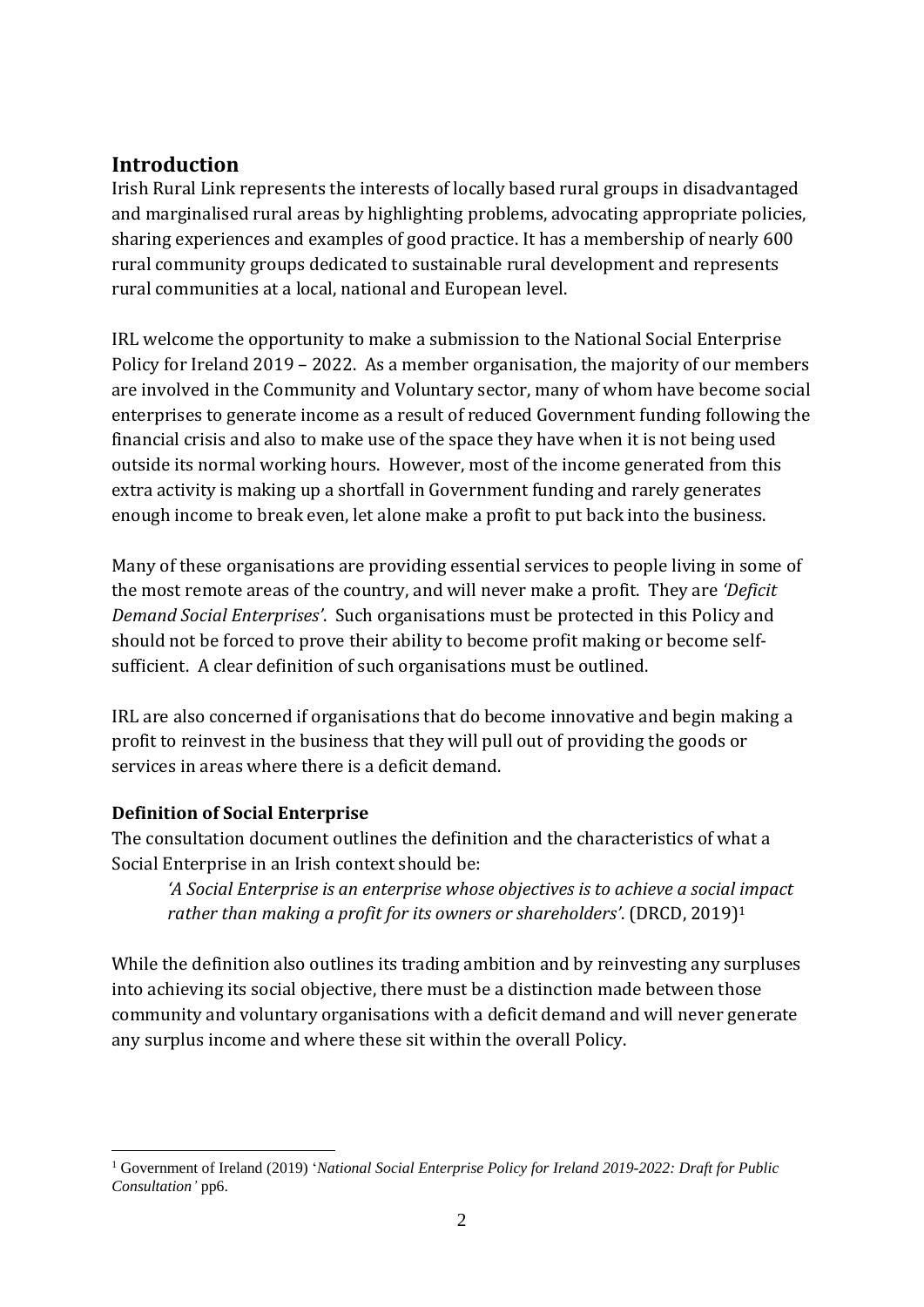## **Policy Objective One – Creating Awareness of Social Enterprise**

The Public Consultation Document for the National Social Enterprise Policy for Ireland 2019 – 2022 states that

*'In implementing this Policy, the Government will work with social enterprise stakeholders to help raise awareness of social enterprise, social entrepreneurship and social innovation in Ireland……….such initiatives could include;*

- Working closely with social enterprise stakeholders to develop and Awareness Strategy to raise the profile of social enterprise in Ireland.
- Identifying, with social enterprise stakeholders, best practice examples of social enterprises to improve public understanding of such enterprises and to highlight their contribution to society and the economy.
- Holding an annual Social Enterprise Forum for all the stakeholders to participate in shaping policy, building understanding of social enterprise, disseminating information and sharing best practice.

The consultation document recognises that social enterprises work with government, delivering services in community development, rural development, healthcare and addressing economic and social disadvantage and equality issues and that many emerge from the community and voluntary sector. IRL are concerned that as many of these organisations are providing essential services to some of the most disadvantaged and marginalised groups, that there could be a risk if a Social Enterprise becomes profitable that they no longer receive public funding and the service will be privatised. A service that should ultimately be provided by the state is privatised and those most in need are excluded.

For example: Meals on Wheels is an essential service that is delivered to people living in the most remote areas of the country. Some of the bigger providers have become social enterprises over the years in using their kitchen space and centres to generate extra income. If this Policy suggests Government funding be reduced or withdrawn if substantial profit is made, IRL would be concerned that those living in remote areas who currently receive the service but delivering to such areas will never make a profit, that the service will cease.

### **It must be made clear in the Policy that no service being provided by a social enterprise will be privatised**.

Community and Voluntary organisations and charity organisations who deliver essential services but will never be able to survive on their own – are 'Deficit Demand', must be protected and continue to be supported by Government. It can be argued if these should be included as social enterprises at all and instead continue as C&V organisations. It is important also that the Community and Voluntary Pillar continue to represent the C&V sector but also are represented on any social Enterprise Stakeholder Group that is established.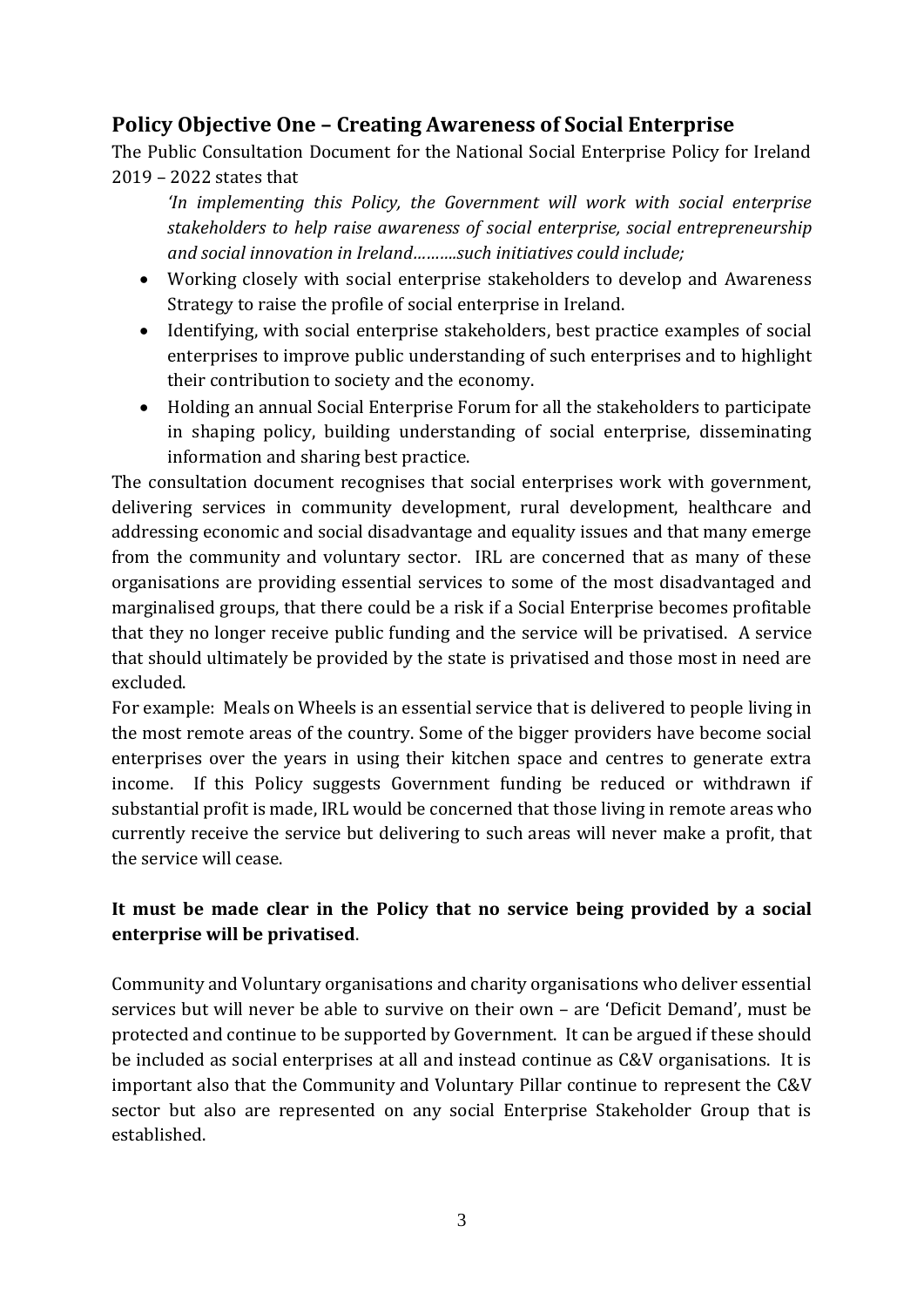#### **Awareness**

Building awareness of Social Enterprise from a young age through the education system as outlined in the consultation document is positive and this must be built on. Using the Transition Year Programme to raise awareness and get students involved in local Social Enterprises either through work experience or coming up with innovative ideas to develop the Social Enterprise or develop a new Social Enterprise should be explored.

## **Policy Objective Two – Growing and Strengthening Social Enterprise**

IRL welcome that the Policy will set out to improve the business and financial supports available to Social Enterprises, however these must be sustainable for enterprises.

#### **Business supports**

While some of the business supports needed for Social Enterprises are similar to those for general businesses, these would need to be tailored for social enterprises to ensure social impact is achieved. Local Enterprise Office business supports can at present be accessed in most cases by social enterprises. However, and this is alluded to in the consultation document, social enterprises are unaware that they can access these services and there may be a lack of understanding on the part of the staff in LEO's that a Social Enterprise have most of the same elements as a normal business model.

Another reason Social Enterprise may not access the support services is that there can be a cost involved, albeit this may be a small cost, but may still be unaffordable to the organisation.

Either staff in LEO's must be trained in the support needs of Social Enterprise beyond those of normal business needs and that key priority is the social impact or supports are provided by organisations that currently work with Social Enterprises or Community and Voluntary organisations that are involved in social enterprise as they already have the knowledge of the need on the ground.

The same can be true for the Leadership and Governance Support. As outlined in the consultation document, the extent of governance-related compliance has increased for all sectors, but Social Enterprises must also comply with Charities Act. They also have a voluntary board. We welcome the need and agree with the provision of tailored training for social enterprises for leadership and governance skills.

#### **Access to Finance and Funding**

Social Enterprises are more limited to accessing finance from mainstream financial institutions. They are dependent on Government programmes/schemes to provide funding especially in the outset.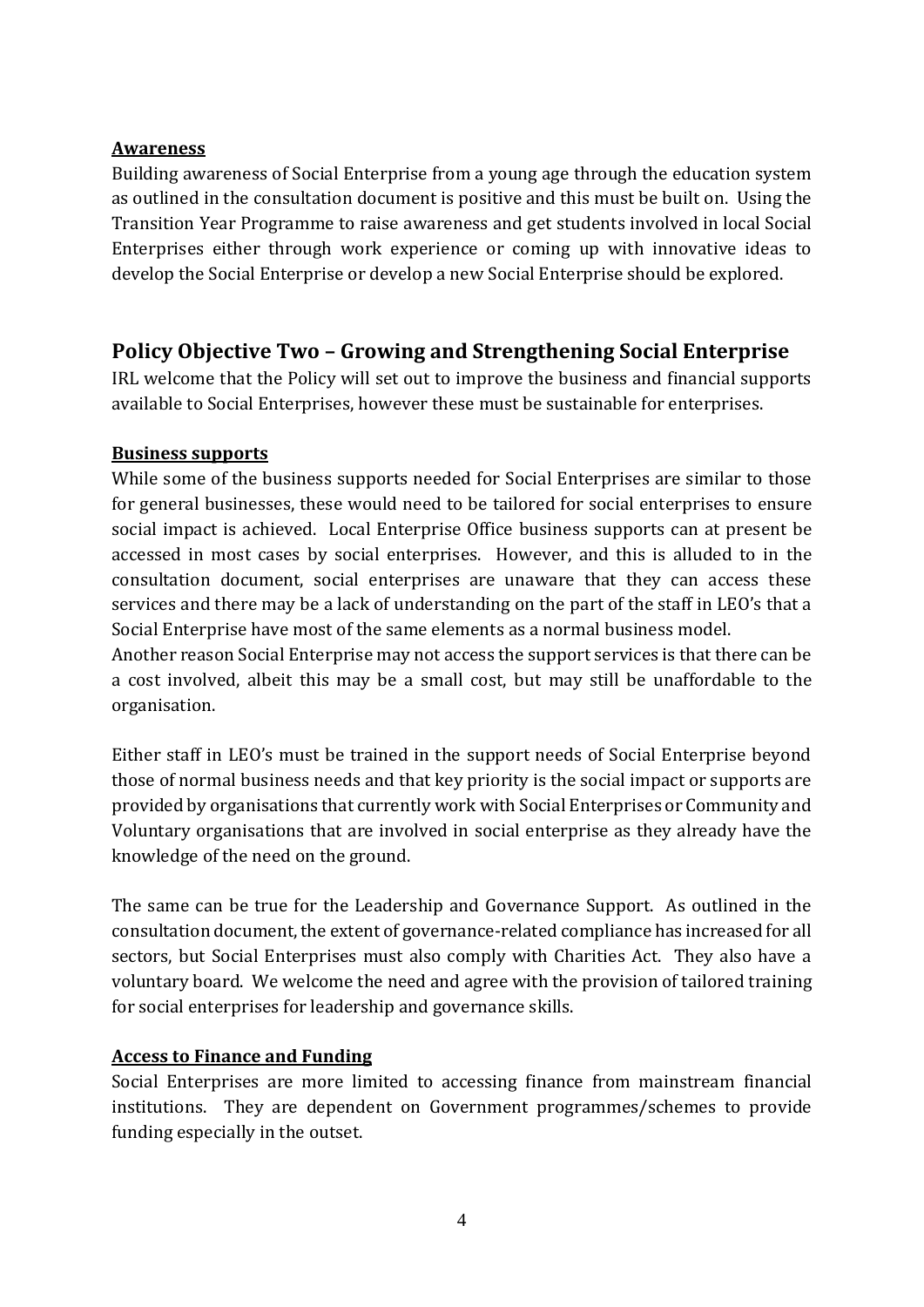IRL have been working with the SBFIC in Germany to explore how a Local Public Banking model could be introduced in Ireland to bring added value for regional development and be a more sustainable way of lending to microenterprises and SME's. It could also be an option for accessing finance for Social Enterprises as any profits made by the bank is retained in the local area.

We continue to engage with Government and other stakeholders on this and dialogue continues on this.

Government programmes and schemes must continue to be available to Social Enterprises. However, as most social enterprises stem from the community and voluntary sector, those 'Deficit Demand' organisations cannot lose out to funding in favour of those who are seen to be more innovative and have more potential to making a profit and be able to self-finance.

#### **Enabling Market Opportunities**

The issue of displacement of the services of other community and voluntary organisations or indeed small and micro enterprises as a result of Social Enterprises must be avoided and the steps to ensure that this does not happen outlined in the final Policy document.

IRL would be concerned around the procurement process and the capacity of Social Enterprises to tender for public projects/services. While it is outlined in the consultation document that there will be support for capacity building for Social Enterprises in relation to the procurement processes, there is a risk that bigger community and voluntary organisations would take over smaller groups, who may be providing a more personal service to its clients which could be lost if a bigger group takes over the provision of the service.

## **Policy Objective Three – Achieving Better Policy Alignment**

While there will be a need to align the National Social Enterprise Policy for Ireland 2019-2022 with other Government policies and strategies and other Department of Rural and Community Development policies and strategies, IRL would be concerned if this alignment extended into funding streams – in that small community and voluntary groups and 'Deficit Demand' organisations are competing for funding with Social Enterprises who are generating a substantial income and by publishing and implementing this policy it will favour such Social Enterprises.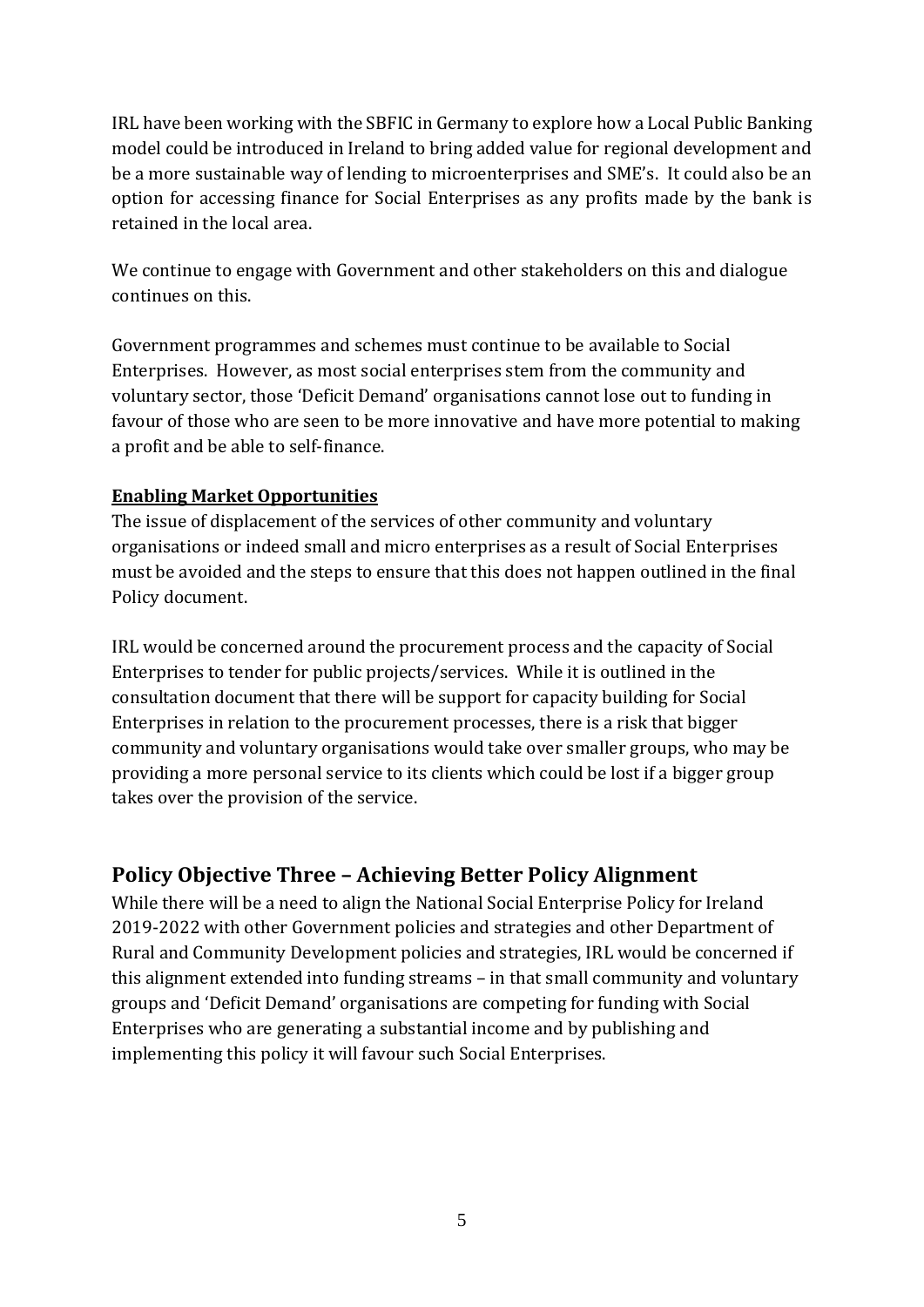## **Policy Implementation and Oversight**

While IRL support the new National Social Enterprise Policy for Ireland 2019-2022 and see the value and the contribution Social Enterprise can make to rural development and to communities in rural areas, we have concerns about the impact it may have for smaller community and voluntary groups that will never be self-sufficient but provide essential services to some of the most vulnerable and marginalised groups in our society. We are also concerned, as expressed earlier about the privatisation of enterprises, in turn the service they provide becoming private and those most in need of the service being excluded.

The community and voluntary sector must be represented on the Implementation Group to ensure that such organisations are protected and maintain their status if they are deemed 'Deficit Demand' organisations. Irish Rural Link would like to be considered as one of the C&V Sector represented on this.